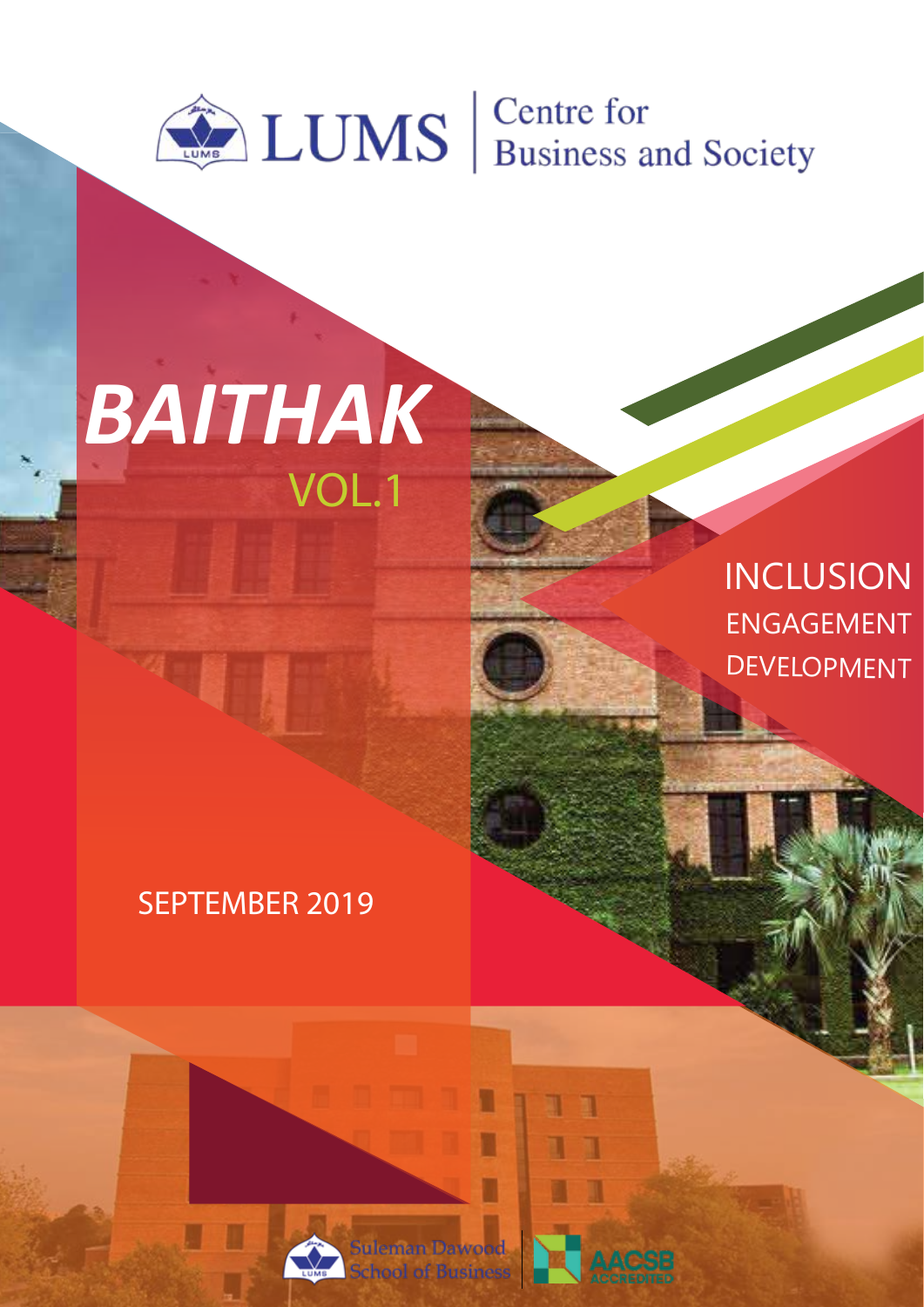## **ABOUT THE CENTRE**



The Centre for Business and Society (CBS) is a platform that brings forth invigorating debates, policy discussions, research communications and conferences, student engagement and immersion programmes, speaker sessions, executive trainings and "edutainment" events to encourage stimulating dialogues on pertinent social issues and create positive societal impact through better business practices.

CBS brings efforts and conversations at the intersection of business and society onto a wider stage of influence in Pakistan. Through its spectrum of activities, CBS contributes to the international community agenda focused on attaining Sustainable Development Goals with thematic areas focusing specifically on Ethics and Social Responsibility, Education, Gender, Sustainability, Diversity and Inclusiveness, Health, Governance and Public Policy, and Capacity Building.

## **THE CENTRE'S ACTIVITIES IN THE YEAR 2019 – 2020 WILL FOCUS ON**

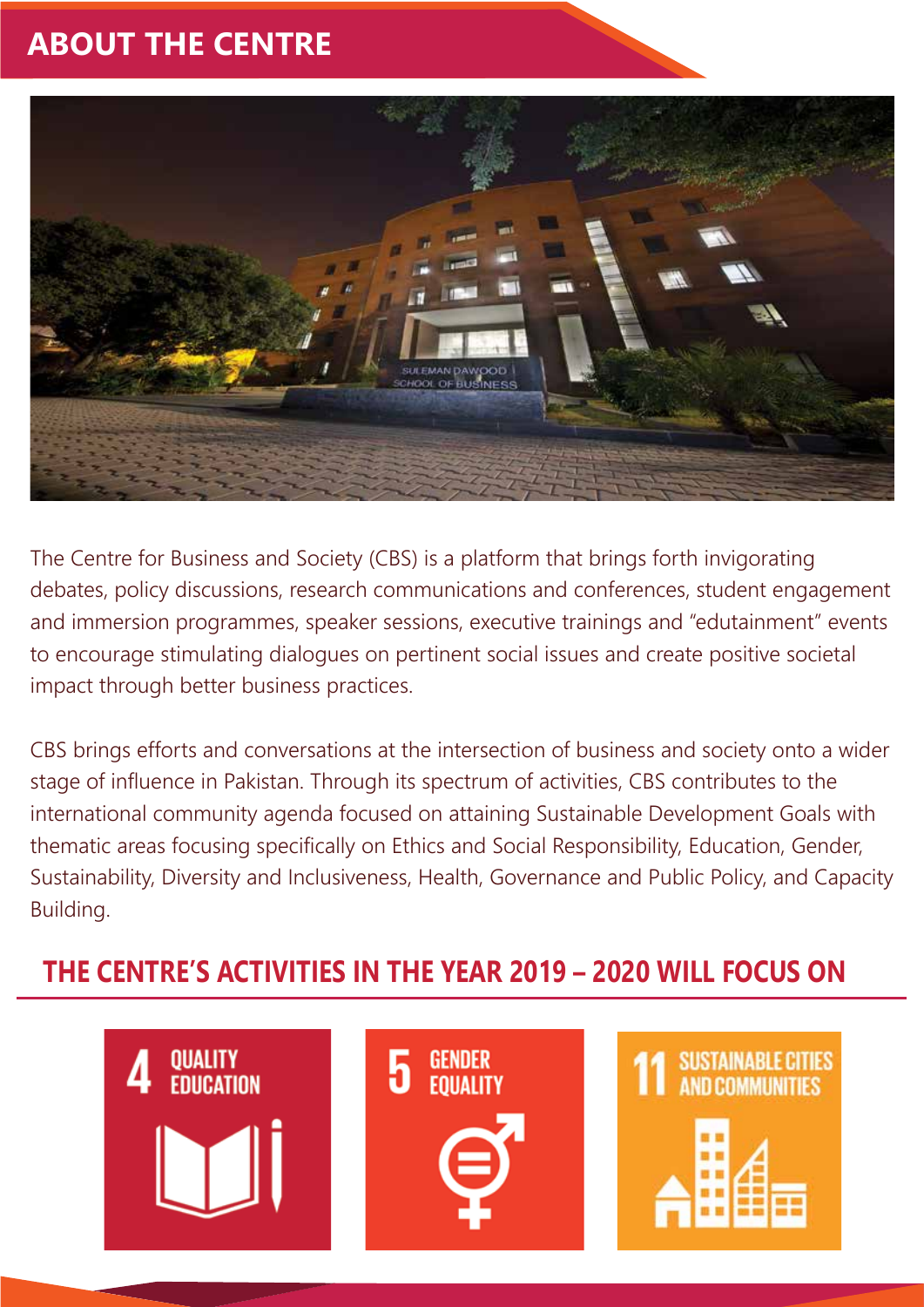## **DEAN'S MESSAGE**

# "



Business activities can lead to societal betterment. The core mission of the CBS is to maximise this potential. The new centre engenders an understanding of how intelligent business can produce desirable and considered social impact. Why has LUMS inaugurated this centre now? This is because, across the globe, economic and social issues have always stood intertwined but perhaps never in

ways so complex as we see today. Pakistan stands at the forefront of this complexity in relation to how its demographic, industrial, technological, political and cultural forces of change are evolving. The urgency for the business of business taking account of society has never been greater for the country and the world.

> **Dr. Alnoor Bhimani** *Dean*

"

**Suleman Dawood School Of Business**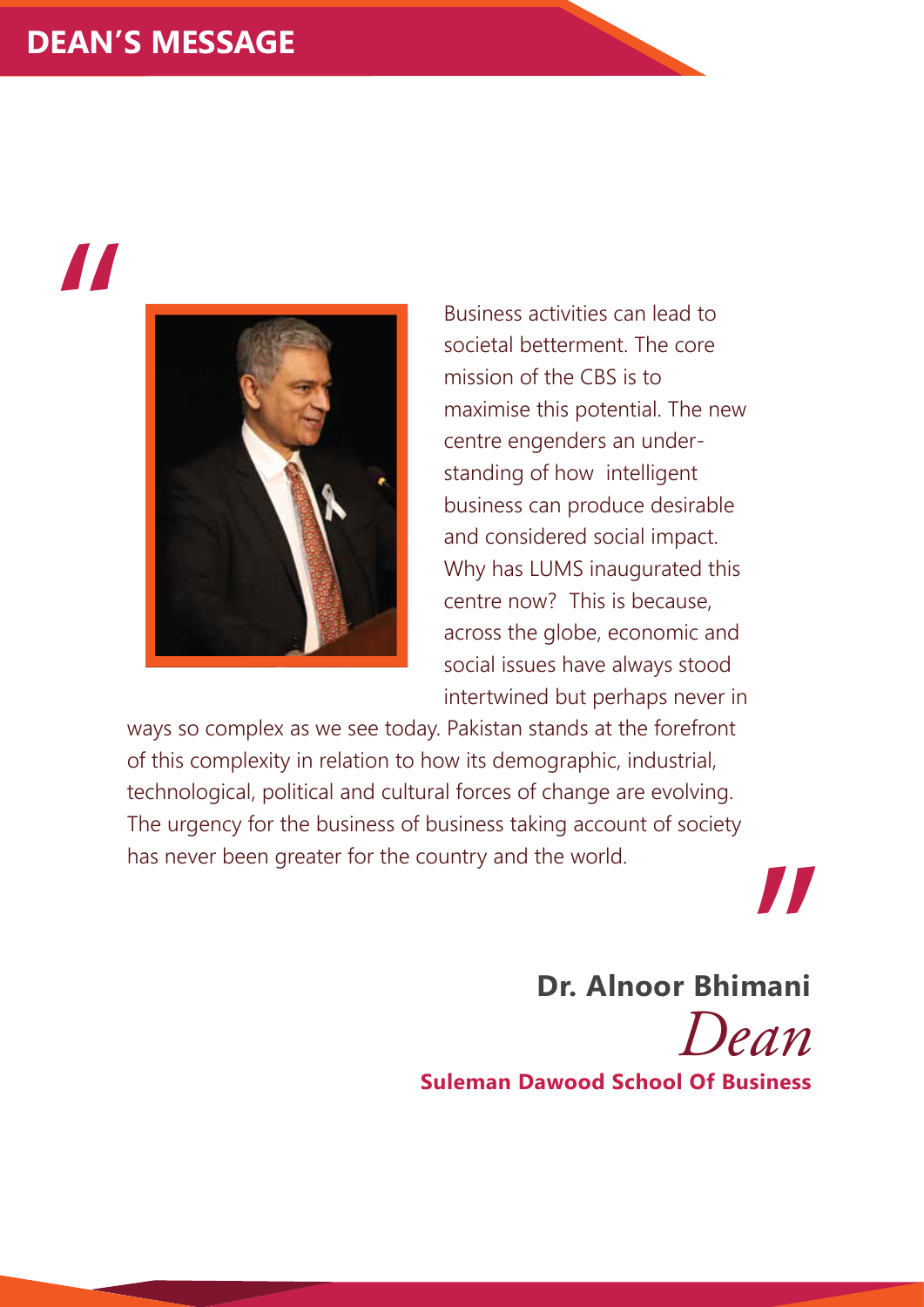### **DIRECTOR'S MESSAGE**



It is with immense pleasure that I present to you the first issue of CBS's newsletter, Baithak. Built on the formidable legacy of three outstanding SDSB Centers and initiatives the Centre for Governance and Public Policy (CGPM), the Social Enterprise Development Centre (SEDC) and the China Pakistan Management Initiative (CPMI), the newly-established Centre for Business and Society (CBS) has been created with a mandate to engage with and impact society at large – government, private sector and civil society.

The world, as we all know, is in the midst of a huge paradigm shift that requires moving away from practices based on the assumptions of the industrial revolution towards those that are more inclusive, responsible and centred around sustainable development.

This shift, however, will remain more embattled in emerging countries such as ours where such a change not only demands to be addressed through numerous facets of our socio-political and economic lives, but also through the efficient utilization of already scarce economic and natural resources at our disposal. All this, given the nature of geo-political challenges currently existing in the South Asian region will be no mean feat. At this critical juncture, as leaders in management education and development in Pakistan, not only must we design and deliver relevant and excellent research and education but also lead the way in changing the current management narrative so that local and regional management that we inspire can lead the way in creating a mutually-beneficial, inclusive, and environmentally and socially responsible economic value. The role of CBS,

as we see it, is to become an enabler of this change.

Since its formation in January this year, we have not only taken on board the work of our three predecessor centers but also taken it forward through a concerted effort to bring in conversations that have hitherto been largely unheard (and are very proud to present it in this newsletter), created new alliances (one reported here is with the Civil Services Academy, another forthcoming one is with The Citizens Foundation) and have increased the involvement of the student body within CBS' various initiatives. None of this, of course, would be possible without the support of a very large number of our faculty, who have been extremely supportive of CBS, both as initiators as well as enablers. For this, I am very grateful to them. By the next issue of the newsletter, we hope to have initiated several more initiatives directly involving and showcasing the work of faculty as well as students across not just the business school but other schools and the wider LUMS community.

The entire CBS team and I wish you all a very pleasant start to the Islamic New Year as well as the brand-new academic year 2019-20. May this year bring us all success, fulfillment and joy!

> **Dr. Zehra Waheed** *Director*

"

**Centre for Business and Society**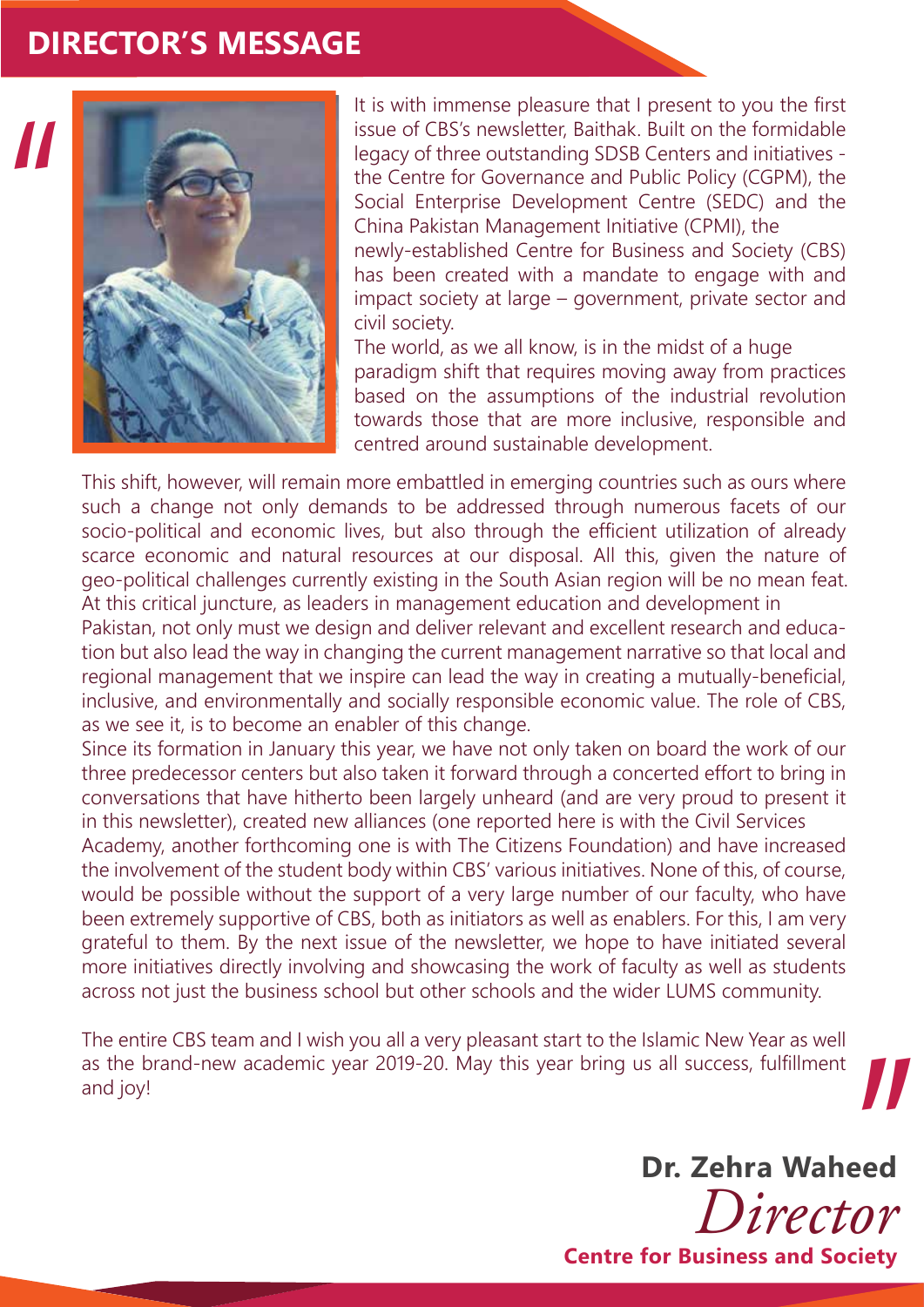## **CBS INAUGURATION**

#### **COMMEMORATING THE ELIMINATION OF VIOLENCE AGAINST WOMEN**

The Centre for Business and Society was inaugurated at Suleman Dawood School of Business on January 21, 2019. The event marked the evolution of CBS from the Centre for Governance and Public Management (CGPM). As a means of showcasing commitment to social issues and immediate action, CBS commemorated its inauguration alongside the International Day for the Elimination of Violence Against Women and Human Rights Day with a play entitled "Barri" by the Ajoka Theatre.

Suleman Dawood **School of Business AJOKA THEATRE** RESENTS TO YOU **BARRI** 21" January 2019 @ **B3 Basement, SDSB, LUM GATE E AGAINS MINATION O WOMEN & HU RIGHTS DAY** Curtain Call

Ajoka Actors On Stage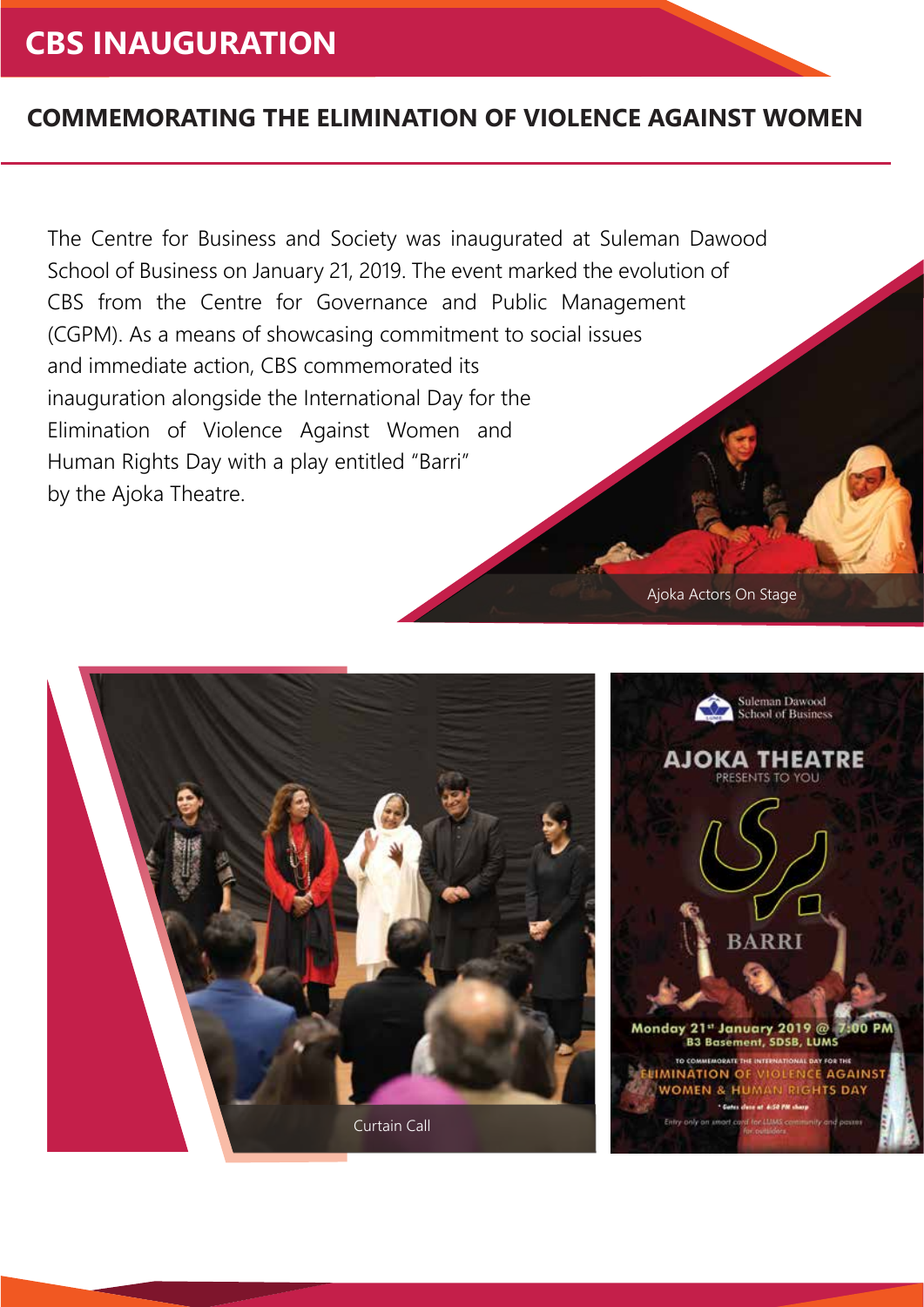## **IT'S EVERYONE'S BUSINESS, PERIOD.**

#### **HEALTH, HYGIENE AND THE MENSTRUAL TABOO**

CBS collaborated with SAMAAJ on an "edu-tainment" event on April 26, 2019 which fostered a positive discussion on menstrual health issues along with the social and economic implications of period poverty. The speakers of the event included Farah Ahamed, Feryal Ali Gauhar and Baela Raza Jamil who engaged with the issue of menstrual health through dignified and insightful speeches. CBS bridged several panellists including young entrepreneurs from ReCircle, Femkins, HerGround and Girlythings, along with Mira Hashmi from LSE and renowned activist, Jalvat Ali, from the Labour Education Foundation. Dr. Ayesha Masood, Assistant professor at SDSB, moderated this panel. Farah Ahamed



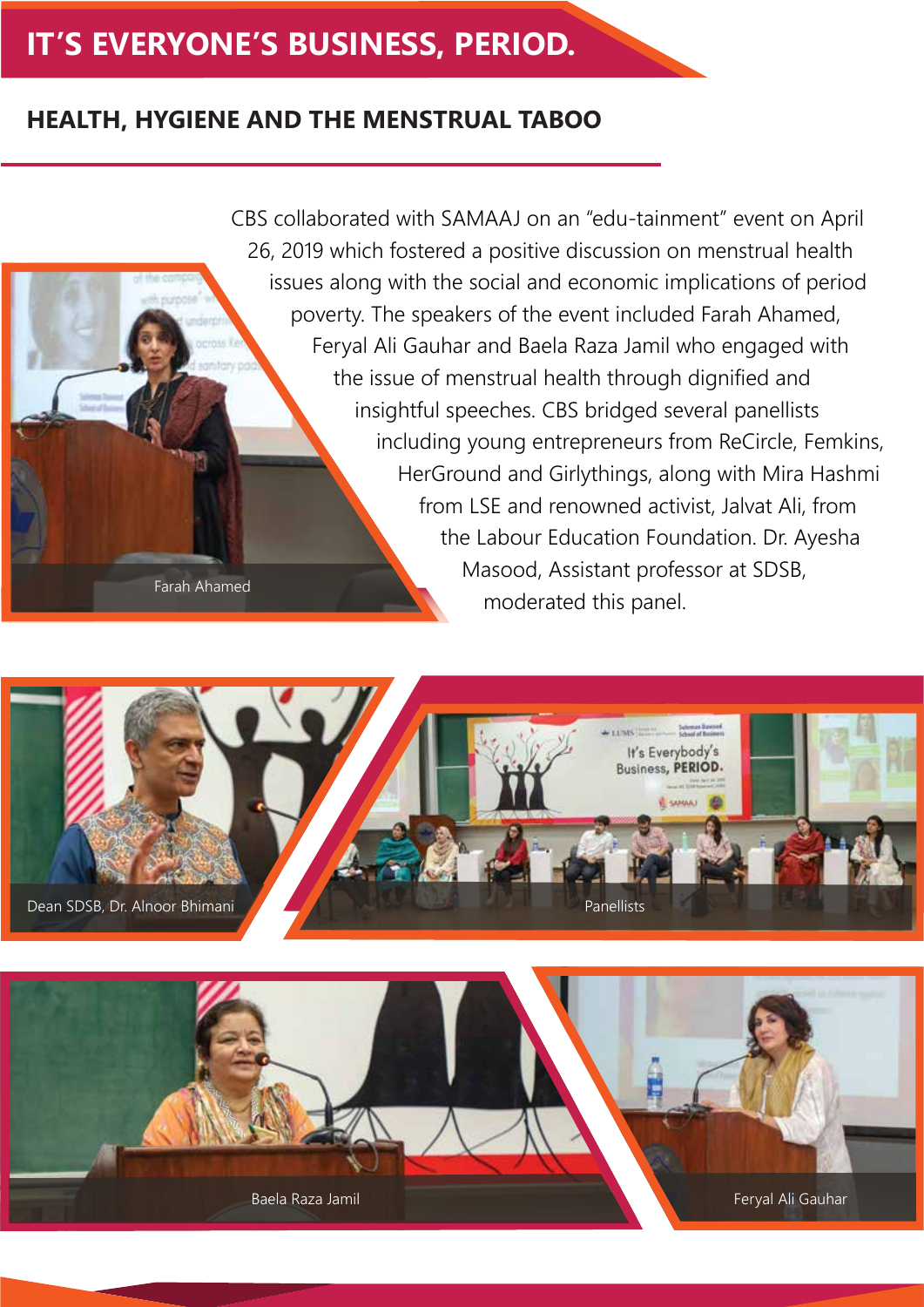## **MOU SIGNED BETWEEN CBS- SDSB AND CSA- PAS**

#### **CREATING VALUE THROUGH KNOWLEDGE EXCHANGE**



On April 9, 2019, CBS signed an MoU with the Civil Services Academy (CSA) - Pakistan Administrative Services (PAS) Campus. Dr. Moshin Bashir, Dr. Ahsan Rana and Dr. Muhammad Azfar Nisar led the collaboration and will be working on redesigning the course of Public Administration and Management for the Specialized Training Programme of the Pakistan Administrative Services (PAS). The discussion between representatives of both CBS-SDSB (Vice Chancellor, Dr. Arshad Ahmad, Dean SDSB, Dr. Alnoor Bhimani, and Director CBS, Dr. Zehra Waheed) and CSA-PSA (Mr. Suhail Aamir) highlights one of the centre's goals pertaining to the quality of education and knowledge exchange in Pakistan.

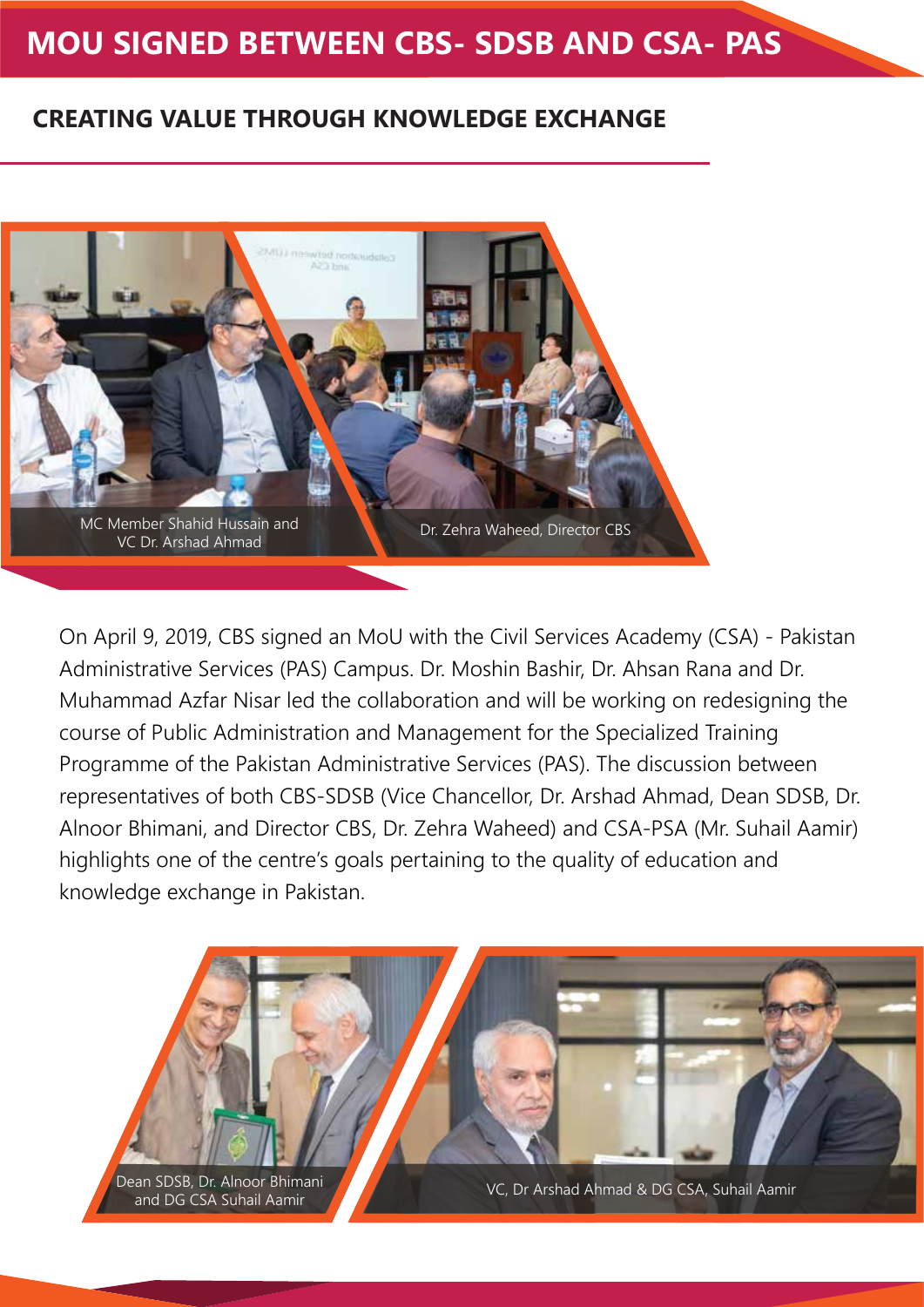## **FACULTY IN FOCUS**

#### **DR. SHAKEEL SADIQ JAJJA**

The core of the vision of SDSB at LUMS is to create impact by doing high quality research which is grounded in Pakistan. Amongst many research areas at SDSB, an important one is Sustainable Supply Chain Management (SSCM). The concept of supply chain has existed for decades; however, the sustainability dimension is fairly new. SSCM is about ensuring organizations manage their goods and services with not only accountability of economic performance but of social and environmental performance as well. In order to that,

organizations have to make certain that everyone in their supply chain has enough money and is economically stable as well as is doing well in terms of social and environmental performance.

The economic dimension has been researched multiple times in the context of Pakistan. The social compliance and environmental dimension is fairly recent to the industry in Pakistan. Dr. Shakeel Sadiq Jajja is an Assistant Professor at SDSB LUMS who has been working to understand drivers of social compliance in the apparel manufactures and exporters in Pakistan. His research



along with that of Dr. Kamran Chatta suggests that there are internal and external drivers which make suppliers perform well in terms of social compliance. These include intenal drivers of organizational culture and leadership styles in organization which encourage suppliers to perform better in terms of social performance. On the other hand, exporters frequently supply to the developed world whose consumers are well-aware of the social and environmental effects of the products they consume. Therefore, there is also a push from the international brands for suppliers to do well in terms of social performance. Furthermore, there is a side benefit for the organizations in Pakistan to ensure social compliance in their suppliers, which is that the economic performance improves along with social researching areas which are important in a Pakistani as well as a global context. The hope was that such a discussion with the leading researcher in the field of SSCM would open up potential avenues for the research and collaboration for the faculty at LUMS.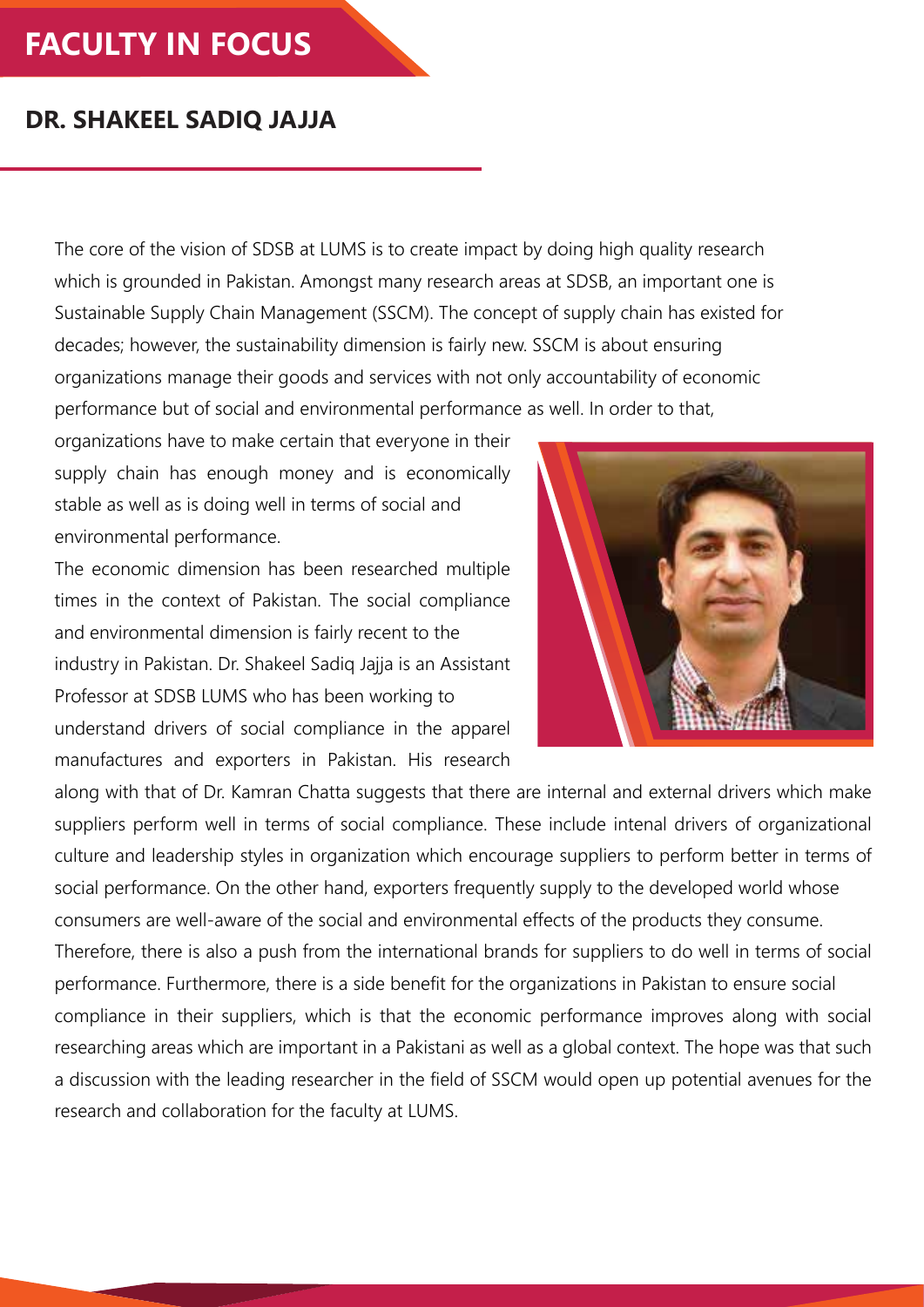## **A TALK BY DUTCH AMBASSADOR, MS. ARDI STOIOS**

#### **EQUALITY IN THE WORKPLACE**



Ms. Ardi Stoios-Braken, Ambassador of the Embassy of the Netherlands to Pakistan, attended an event hosted by CBS and SDSB at LUMS on April 30, 2019, an event that exhibits the Centre's global outreach. The ambassador shared her views on the education system serving as an equaliser against gender inequality She also spoke about the importance of vocational training as a tool to increase employment opportunities.